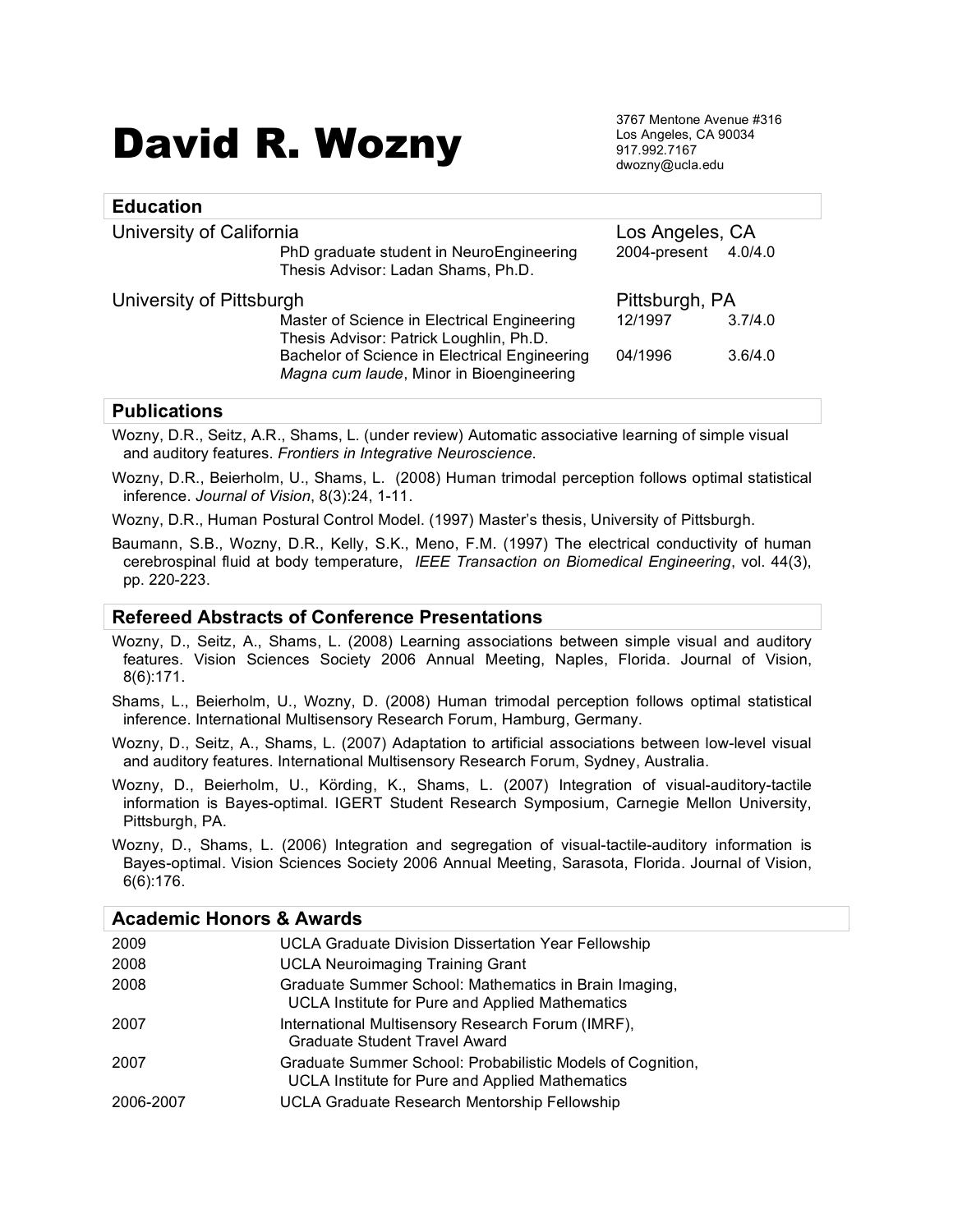| 2006      | National Science Foundation Graduate Research Fellowship,<br>Honorable Mention                  |
|-----------|-------------------------------------------------------------------------------------------------|
| 2004-2006 | National Science Foundation,<br>Integrative Graduate Education and Research Traineeship (IGERT) |
| 1997      | University of Pittsburgh Graduate Research Assistantship                                        |

### **Research Experience**

07/05–present Visual and Multisensory Perception Lab, UCLA

Researching the integration of human sensory systems (vision, audition, and haptic systems) to understand the mechanisms and principles of human perception. Orchestrating a multi-disciplined approach that utilizes psychophysics, statistical modeling, EEG and fMRI to discover the general theoretical rules governing the integration of information from different sensory modalities. Recent work has shown that human multi-sensory integration and segregation tactics closely resemble a Bayesian ideal observer model, while currently investigating unsupervised learning strategies of cross-sensory recalibration.

# 01/97–12/97 UPMC Division of Balance Disorders – Pittsburgh, PA

Researched the interaction of human sensory systems (vision, vestibular, and proprioceptive systems) towards maintaining postural control. Control algorithms and time-frequency analysis were used in developing computer simulations to explain the phenomena observed in postural sway data of control subjects vs. those with balance disorders.

# 05/95-04/96 UPMC Department of Neurological Surgery – Pittsburgh, PA

Assisted in designing and constructing instrumentation to measure the bioelectric impedance of brain tissue. The impedance measurements were used in the construction of a Finite Element Model of the head to improve source localization from EEG data in efforts to localize sources of epilepsy and tumors noninvasively.

| <b>Teaching Experience</b> |                                                                           |  |
|----------------------------|---------------------------------------------------------------------------|--|
| Spring 2008                | Guest Lecturer, PSYCH 100A "Psychological Statistics", UCLA               |  |
| Winter 2008                | Guest Lecturer, PSYCTRY 284A "Principles of Neuroimaging", UCLA           |  |
| <b>Fall 2007</b>           | Teaching Assistant, NEUROSC M101A, "Cellular & System Neuroscience", UCLA |  |
| <b>Fall 1996</b>           | Teaching Assistant, ECE 0031 "Linear Circuits 1", U. of Pittsburgh        |  |

# **Professional Activities**

Project Brainstorm Board Member, K-12 science outreach program, UCLA Brain Research Institute Engineering Graduate Student Association Board Member (Webmaster), 2004-2006, UCLA Society for Neuroscience Student Member, UCLA Vision Sciences Society Student Member, UCLA International Multisensory Research Forum Student Member, UCLA Bridge Correspondent of Eta Kappa Nu (EE Honor Society), U. of Pittsburgh Department Representative Engineering Graduate Student Organization (EGSO), U. of Pittsburgh Golden Key National Honor Society Member, U. of Pittsburgh IEEE Student Member, U. of Pittsburgh

### **Technology Experience**

Matlab, FSL, Java, Perl, C, KSH, HTML, JavaScript, XML, JSP, Servlets, JDBC, EJB, Web Services, RMI, JNDI, SQL, Simulink, Analyze, BEA WebLogic, Tomcat, Documentum WCM, Oracle, SQLServer